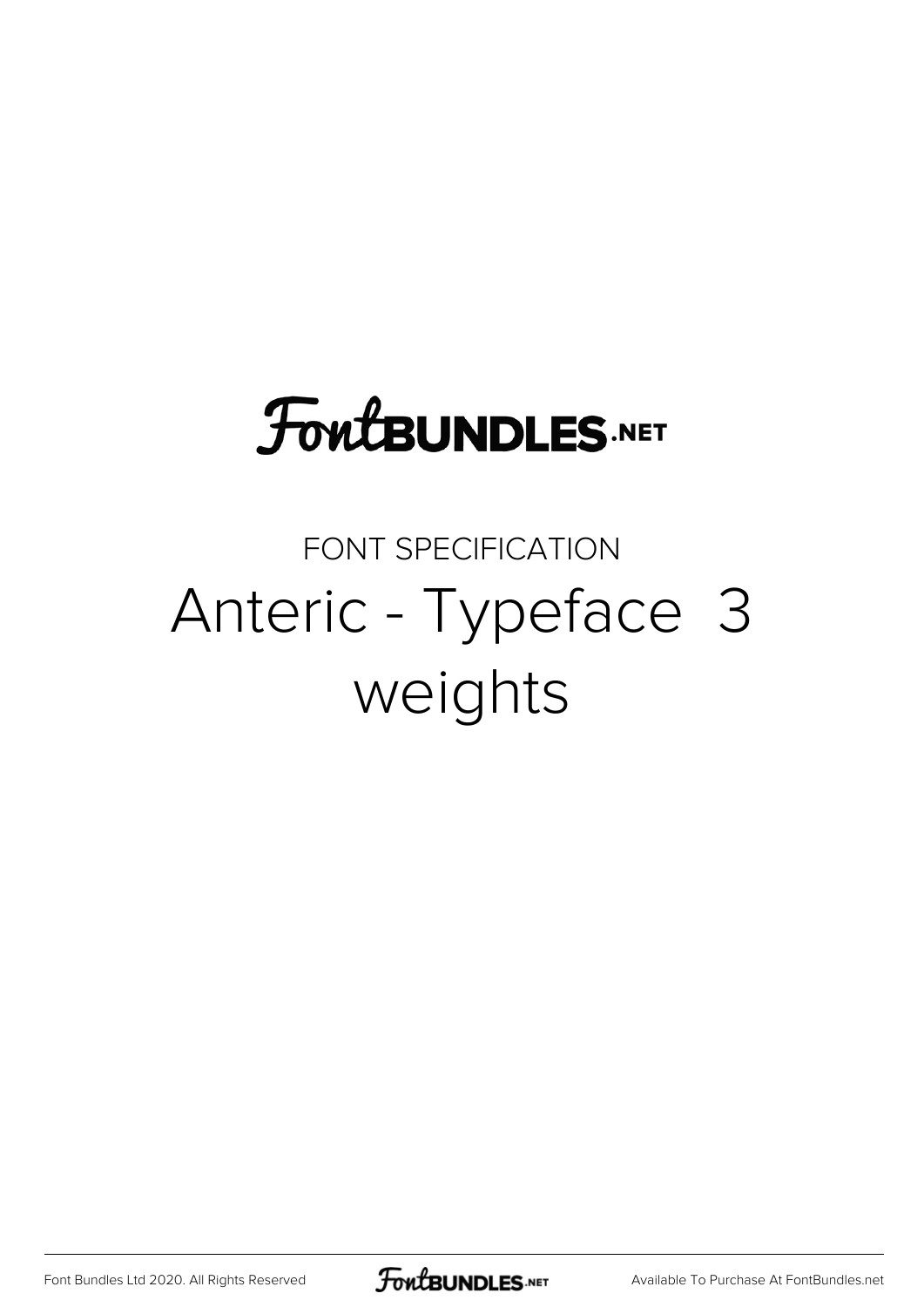#### Anteric - Regular

**Uppercase Characters** 

# ABCDEFGHIJKLMNOPORSTUV  $WXYZ$

**Lowercase Characters** 

## abcdefghijklmnopqrstuvwxyz

**Numbers** 

### 0123456789

Punctuation and Symbols



All Other Glyphs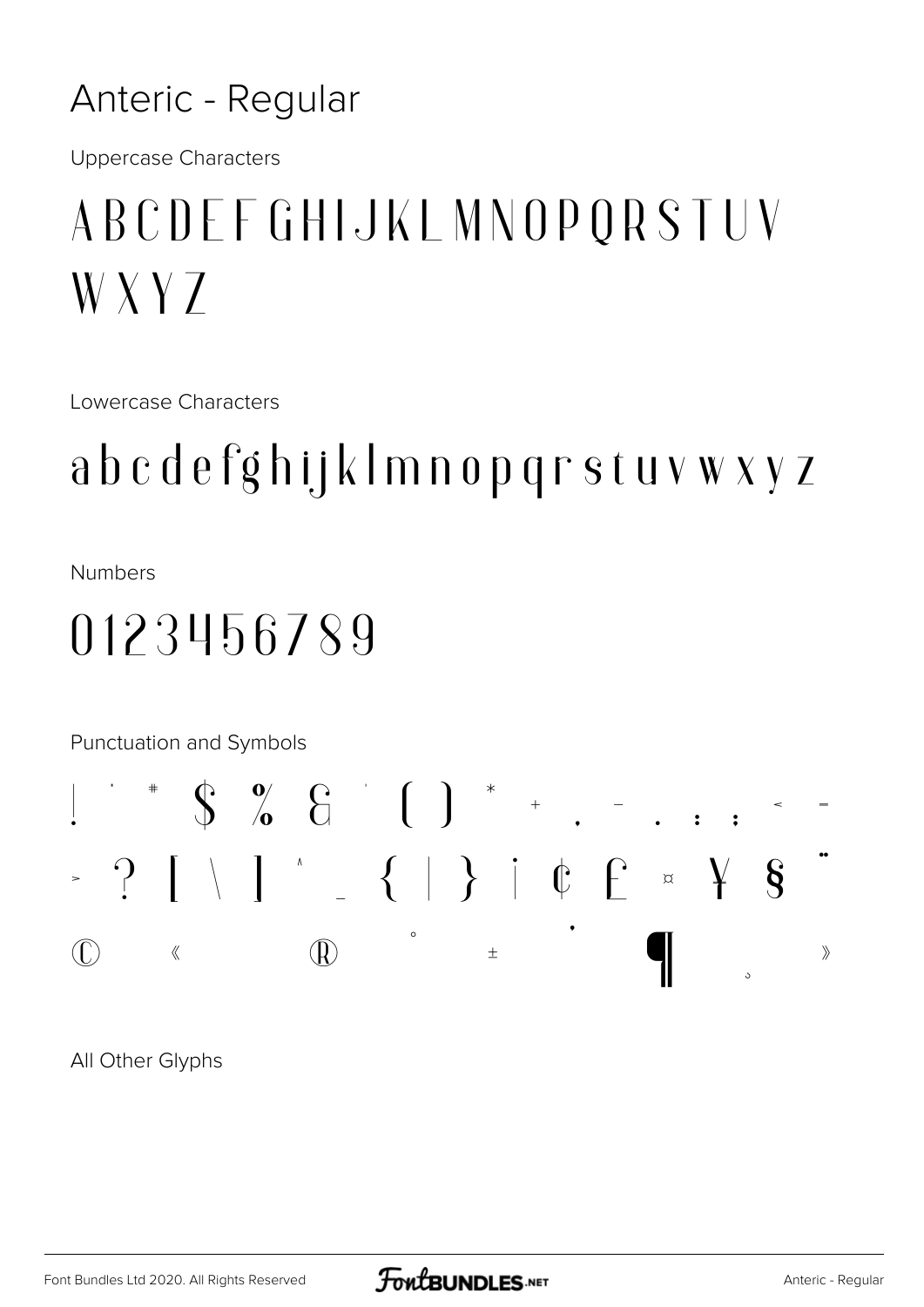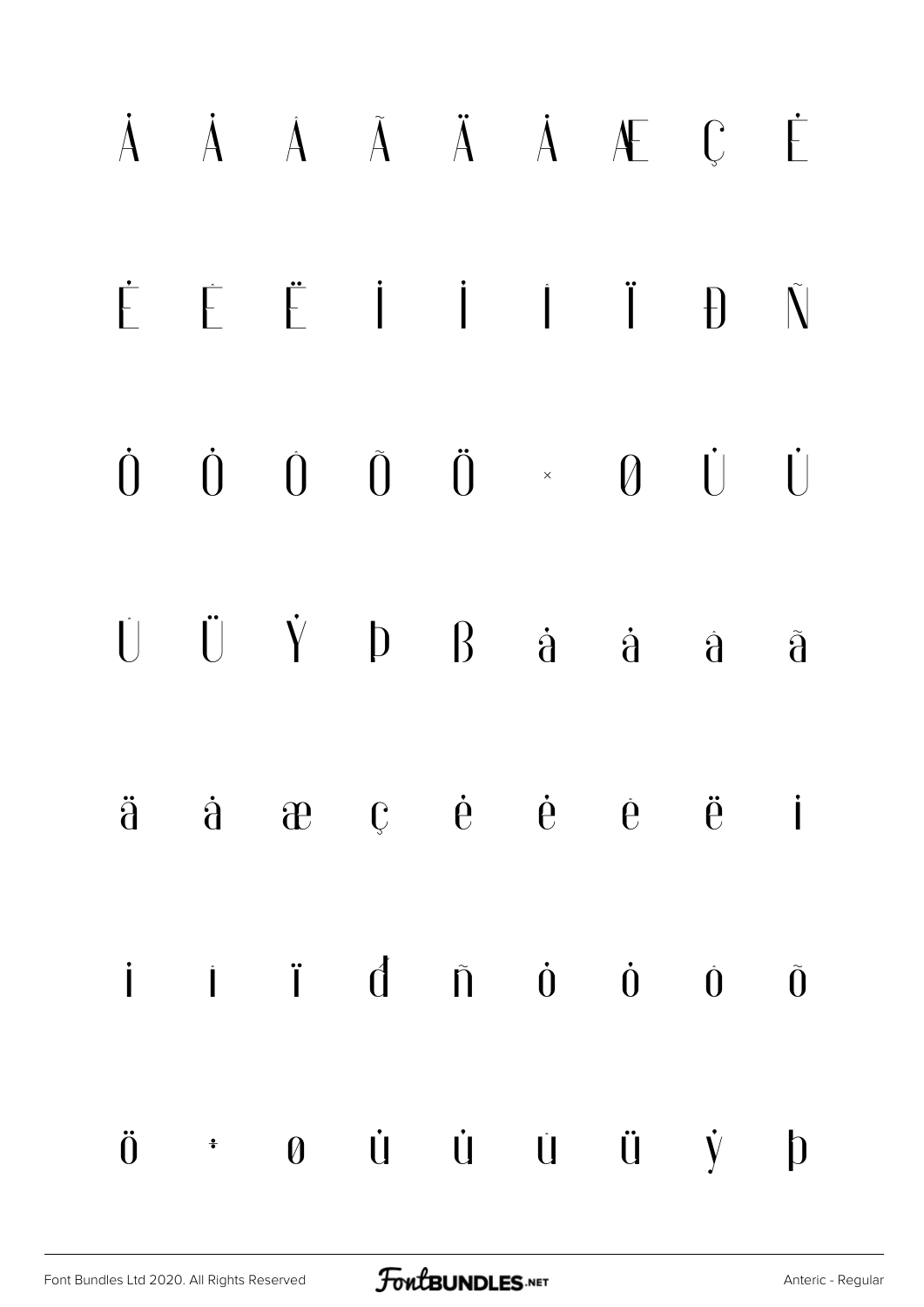### 

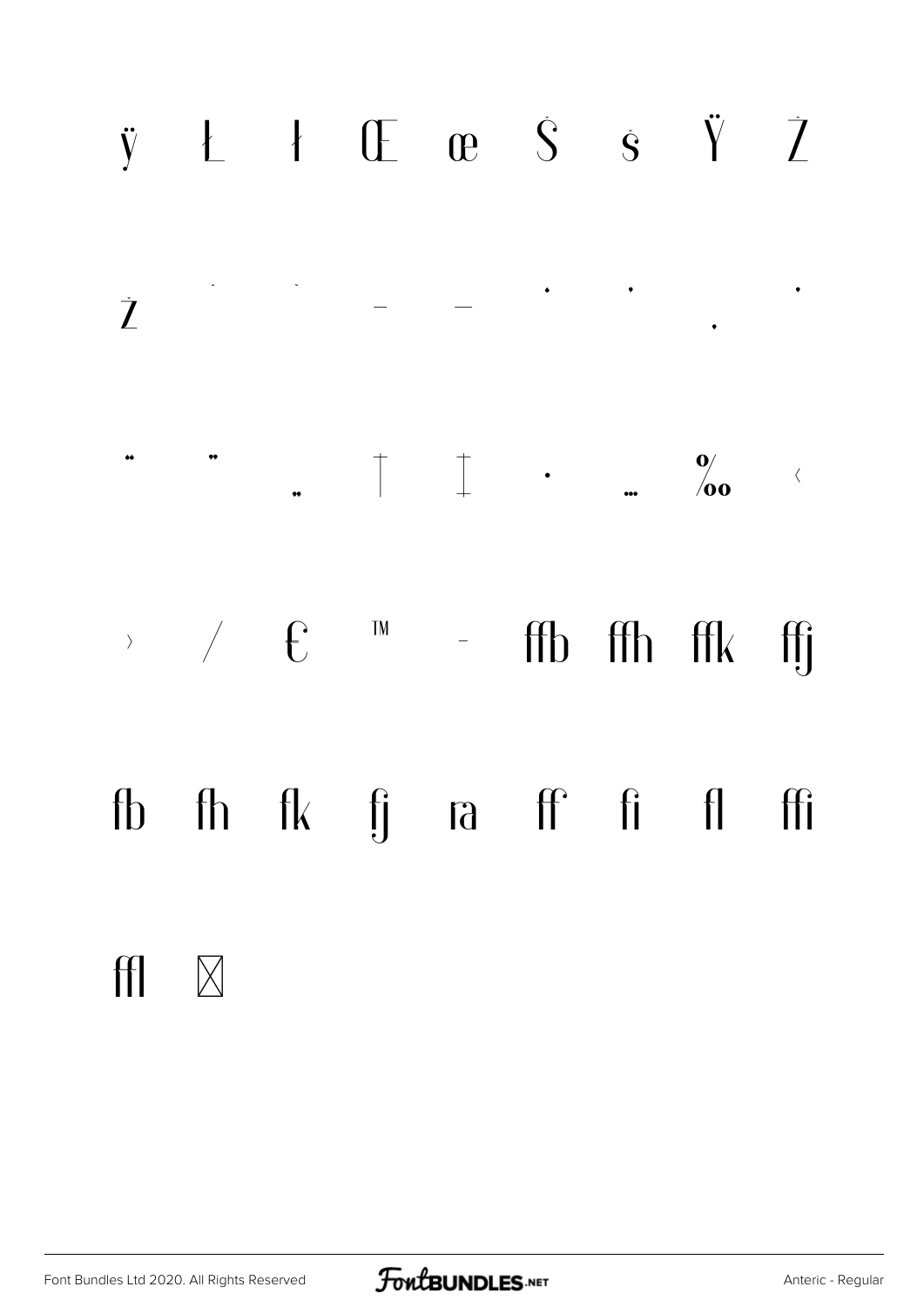#### Anteric - Bold

**Uppercase Characters** 

# ABCDEFGHIJKLMNOPQRSTUV  $WXYZ$

Lowercase Characters

# abcdefghijklmnopqrstuvwxy  $\overline{\prime}$

**Numbers** 

## 0123456789

Punctuation and Symbols



All Other Glyphs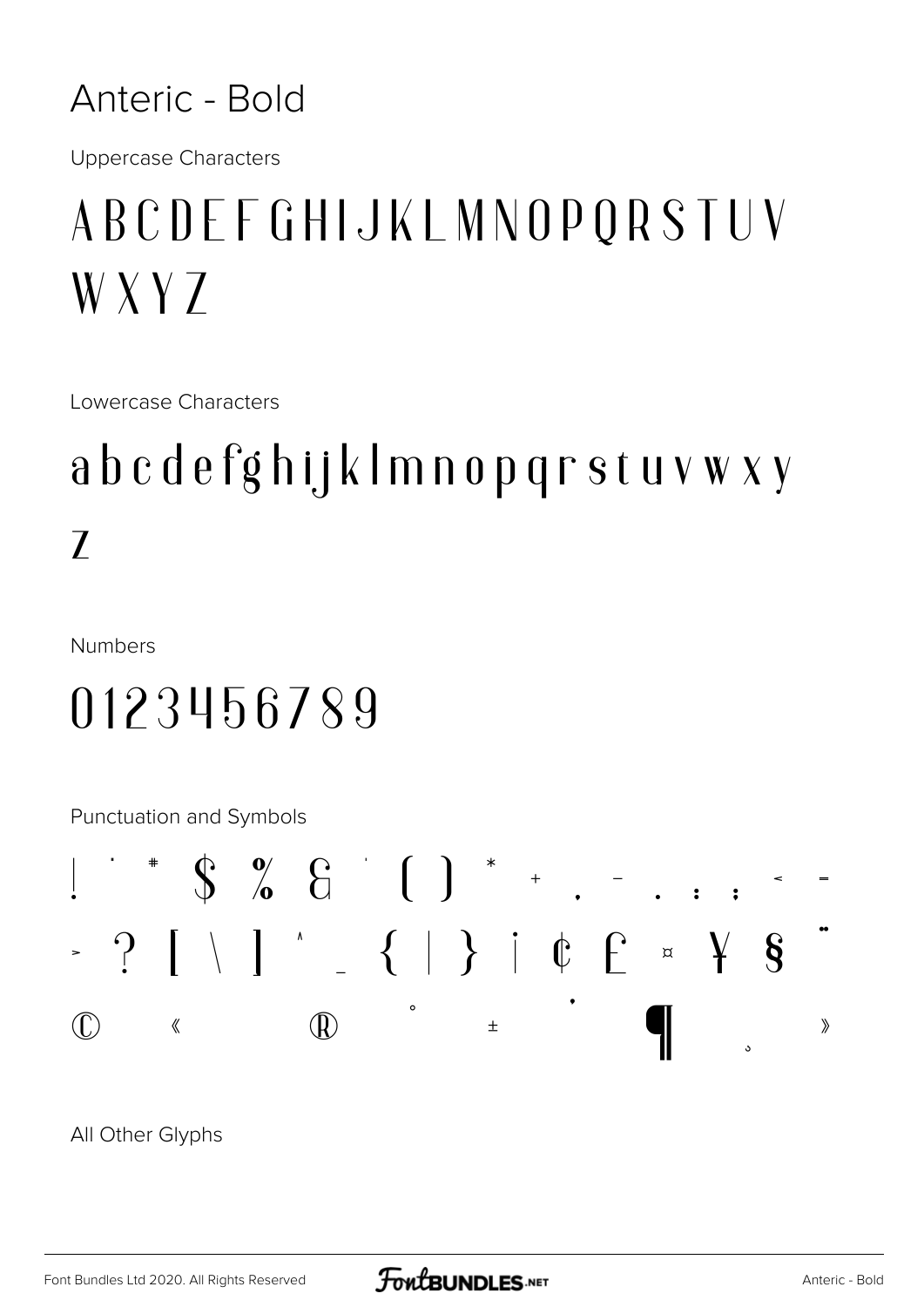#### À À À Ã Ã Ä Á Æ Ç Ė  $\dot{\mathsf{F}}$  $\mathbf{D}$  $\tilde{\mathsf{N}}$  $\dot{0}$   $\dot{0}$   $\ddot{0}$   $\dot{0}$   $\times$  $\theta$   $\dot{\theta}$  $\dot{0}$  $\dot{[}$  $\ddot{U}$   $\dot{Y}$   $D$   $B$   $\dot{a}$   $\dot{a}$  $\dot{[\ ]}$  $\mathbf{\hat{d}}$  $\tilde{\mathbf{d}}$  $\mathbf{C}$   $\dot{\mathbf{e}}$   $\dot{\mathbf{e}}$   $\dot{\mathbf{e}}$   $\ddot{\mathbf{e}}$   $\ddot{\mathbf{e}}$  $\ddot{\mathbf{d}}$  $\dot{a}$   $\dot{a}$  $\overline{\phantom{a}}$  $\mathbf{i}$   $\mathbf{j}$   $\mathbf{d}$   $\mathbf{\tilde{n}}$   $\mathbf{0}$   $\mathbf{0}$ İ Õ Ù U Û  $\ddot{0}$  $\ddot{u}$   $\dot{y}$   $p$  $\boldsymbol{\theta}$  $\ddot{\bullet}$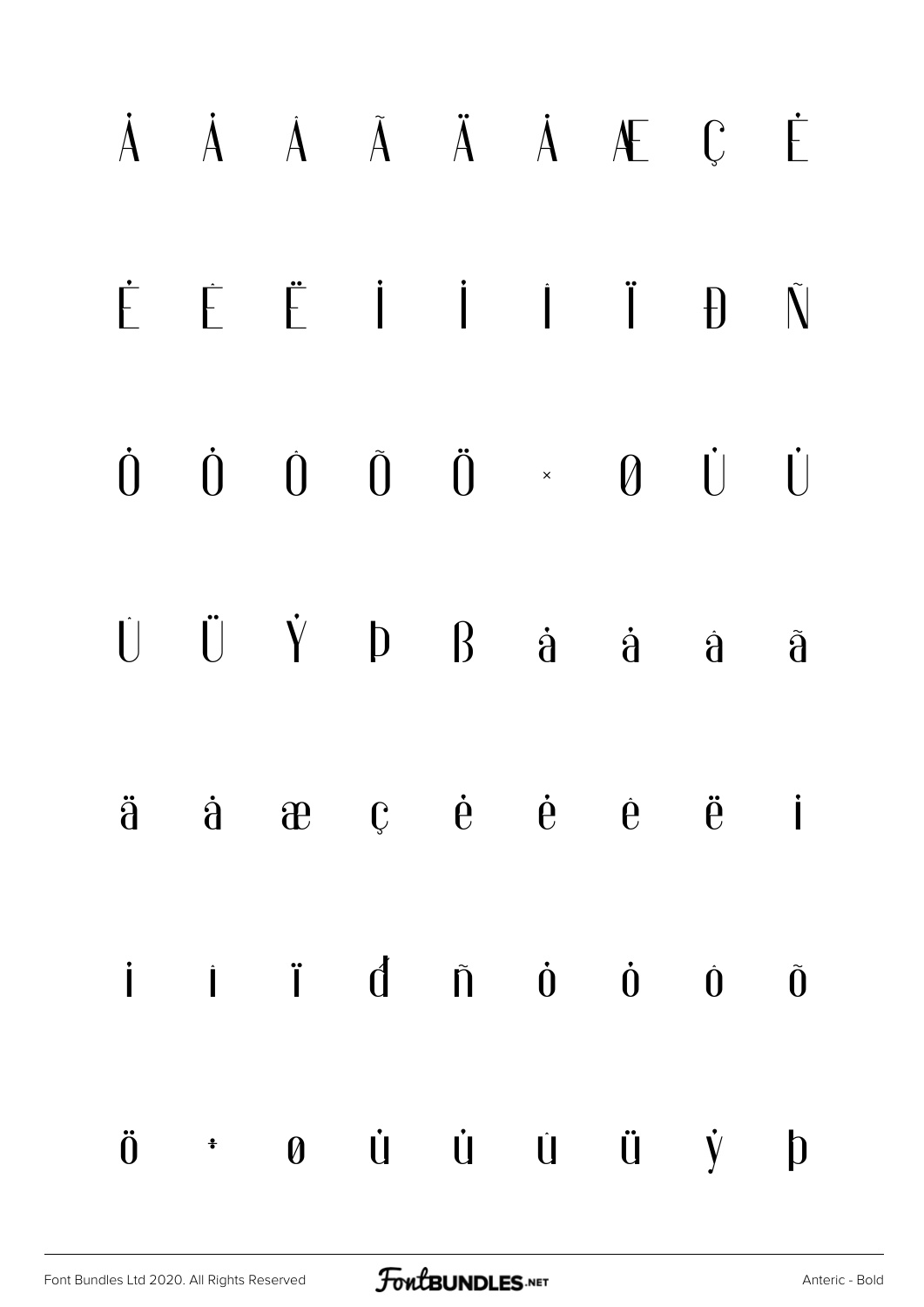### 



 $H \times$ 

 $\label{eq:2.1} \begin{array}{c} \mathbf{A} & \mathbf{A} \\ \mathbf{A} & \mathbf{A} \end{array}$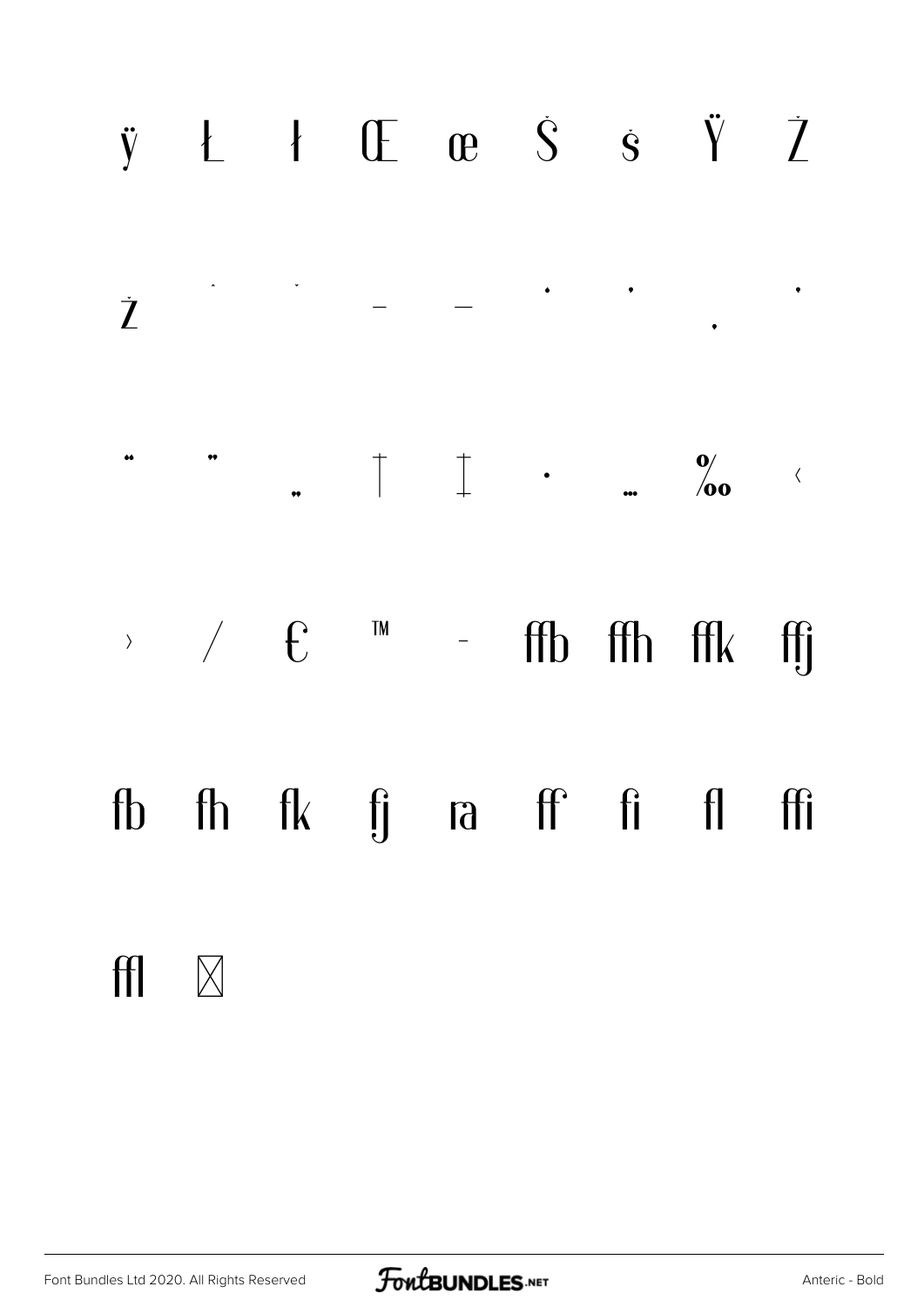#### Anteric Light - Regular

**Uppercase Characters** 

# ABCDEFGHIJKLMNOPORSTUVW  $XYZ$

**Lowercase Characters** 

## abcdefghijklmnopqrstuvwxyz

**Numbers** 

### 0123456789

Punctuation and Symbols



All Other Glyphs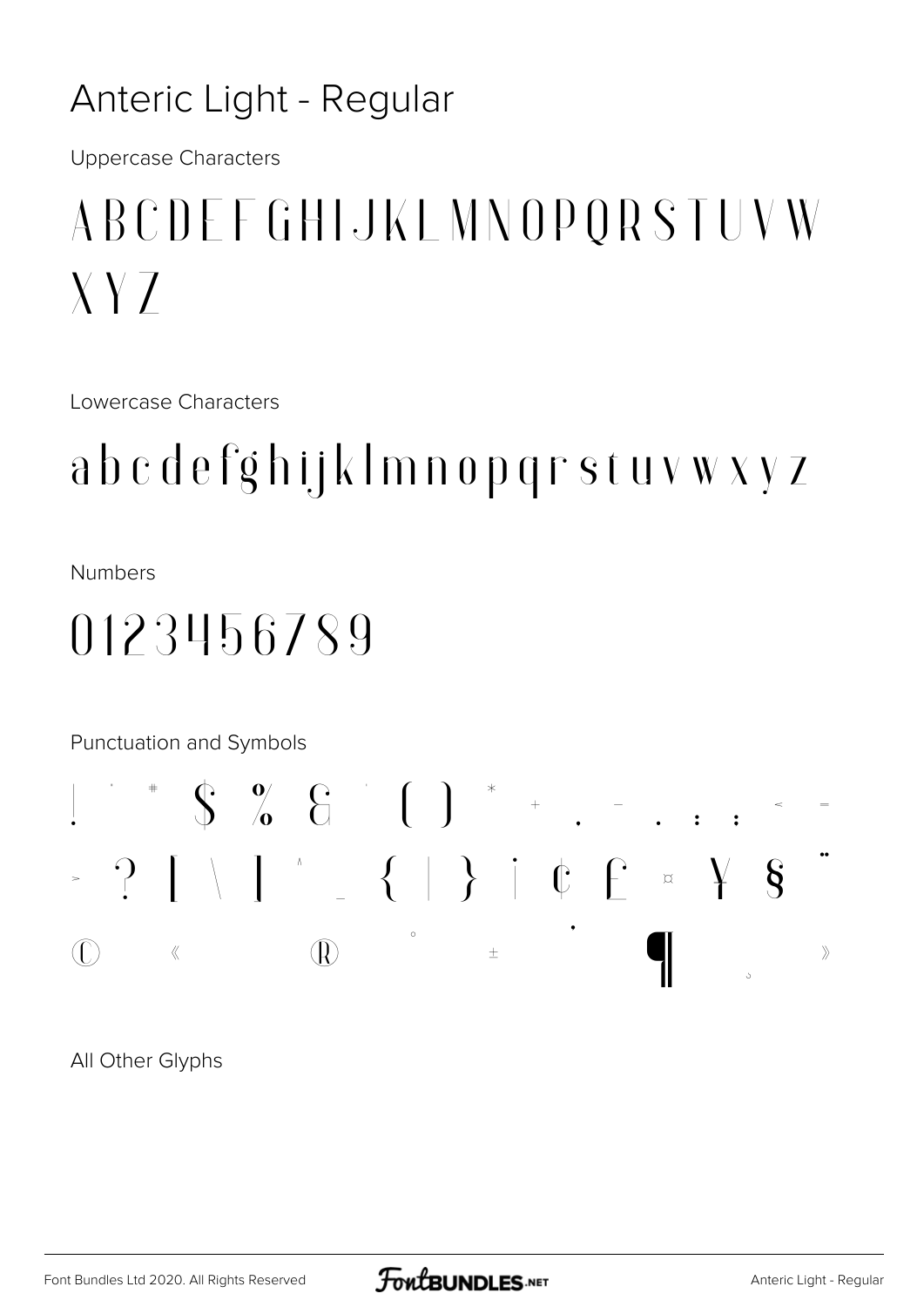